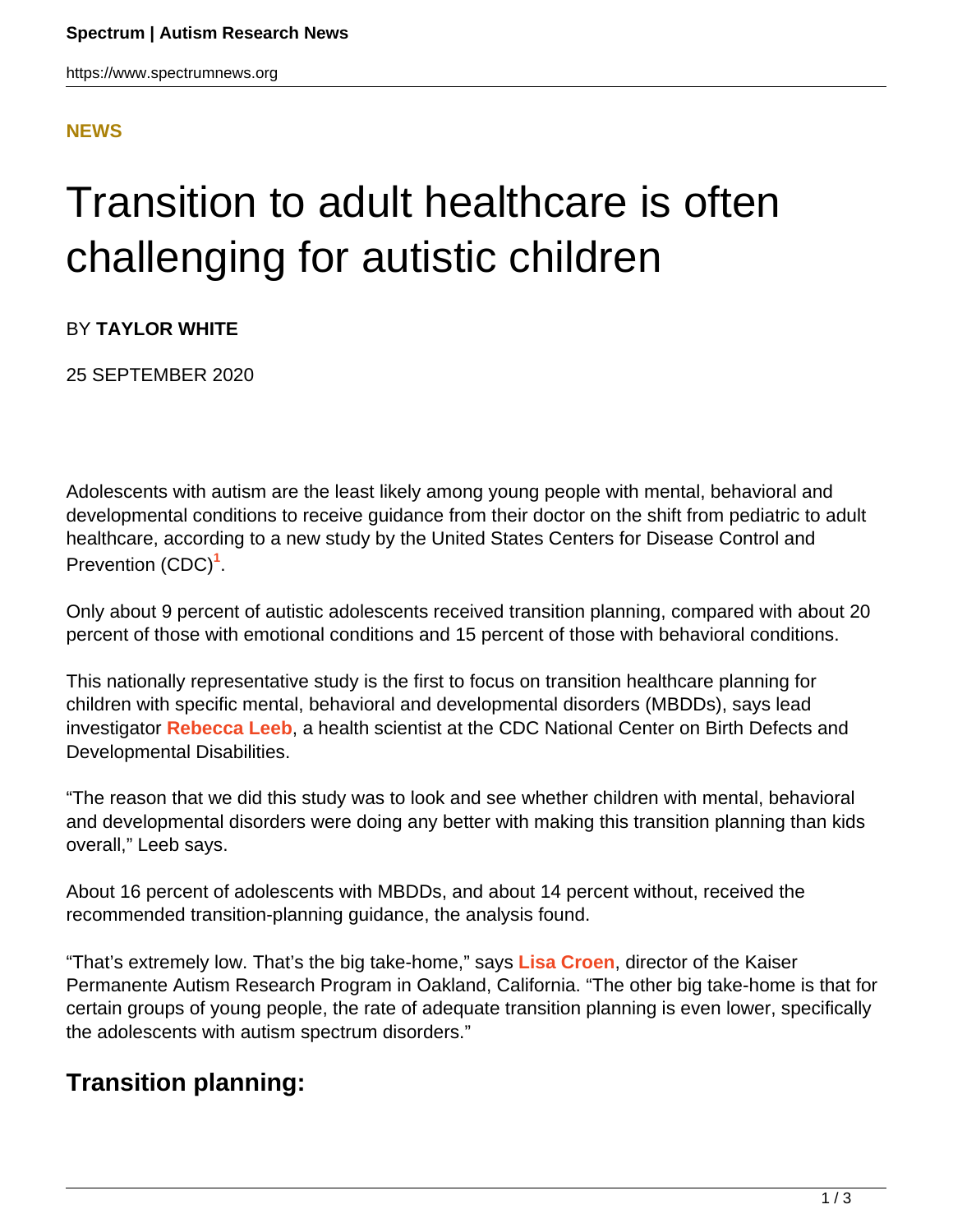Leeb and her colleagues analyzed data from 29,286 adolescents, aged 12 to 17, from the National Survey of Children's Health conducted in 2016 and 2017. More than 7,500 have an MBDD — about 3,200 had a developmental disorder and 887 were autistic.

The researchers assessed transition planning based on three criteria set forth by the Maternal and Child Health Bureau: Adolescents had spoken alone with their primary care provider at their most recent preventive check-up; the doctor had given them guidance about health management and helped them understand healthcare changes that occur at age 18; and the doctor had discussed the shift from a pediatric to an adult healthcare provider.

Meeting all three measures means a child has the skills and knowledge to make the switch to adult healthcare more seamless, Leeb says.

Adolescents with MBDDs were categorized as having a behavioral condition, such as **[attention](https://www.spectrumnews.org/features/deep-dive/decoding-overlap-autism-adhd/) [deficit hyperactivity disorder](https://www.spectrumnews.org/features/deep-dive/decoding-overlap-autism-adhd/)**; an emotional condition, such as **[anxiety](https://www.spectrumnews.org/features/deep-dive/unmasking-anxiety-autism/)** or **[depression](https://www.spectrumnews.org/features/deep-dive/the-deep-emotional-ties-between-depression-and-autism/)**; or a developmental condition, such as autism or **[intellectual disability](https://www.spectrumnews.org/features/deep-dive/the-blurred-line-between-autism-and-intellectual-disability/)**. Parents or guardians reported the severity of their child's MBDD and any treatments the child received, as well as whether their child met the three criteria for transition planning.

!function(){"use strict";window.addEventListener("message",(function(a){if(void 0!==a.data["datawrapper-height"])for(var e in a.data["datawrapper-height"]){var t=document.getEle mentById("datawrapper-chart-"+e)||document.querySelector("iframe[src\*='"+e+"']");t&&(t.style.heig ht=a.data["datawrapper-height"][e]+"px")}}))}();

About one in six adolescents with an MBDD received the recommended amount of transition planning, Leeb says. Adolescents with autism were the least likely to receive transition planning. Across all MBDD groups, the proportion of young people getting enough transition planning increased with age, suggesting that primary care providers might often wait to talk about adult healthcare until a child is about to make the switch. The **[American Academy of Pediatrics](https://pediatrics.aappublications.org/content/142/5/e20182587)** recommends that providers start this support at about age 12, Leeb says. The findings were published in August in the CDC's Morbidity and Mortality Weekly Report.

"I think this provides a lot of information looking at specific subgroups of adolescents," Croen says. "I haven't seen that broken out like that before."

## Filling the gap:

The study is limited in that the survey relied on parent reports, Leeb says. And it offers no insight about why adolescents with autism or other developmental disabilities are unlikely to meet the transition-planning measure.

"This is an important question for future research," she says.